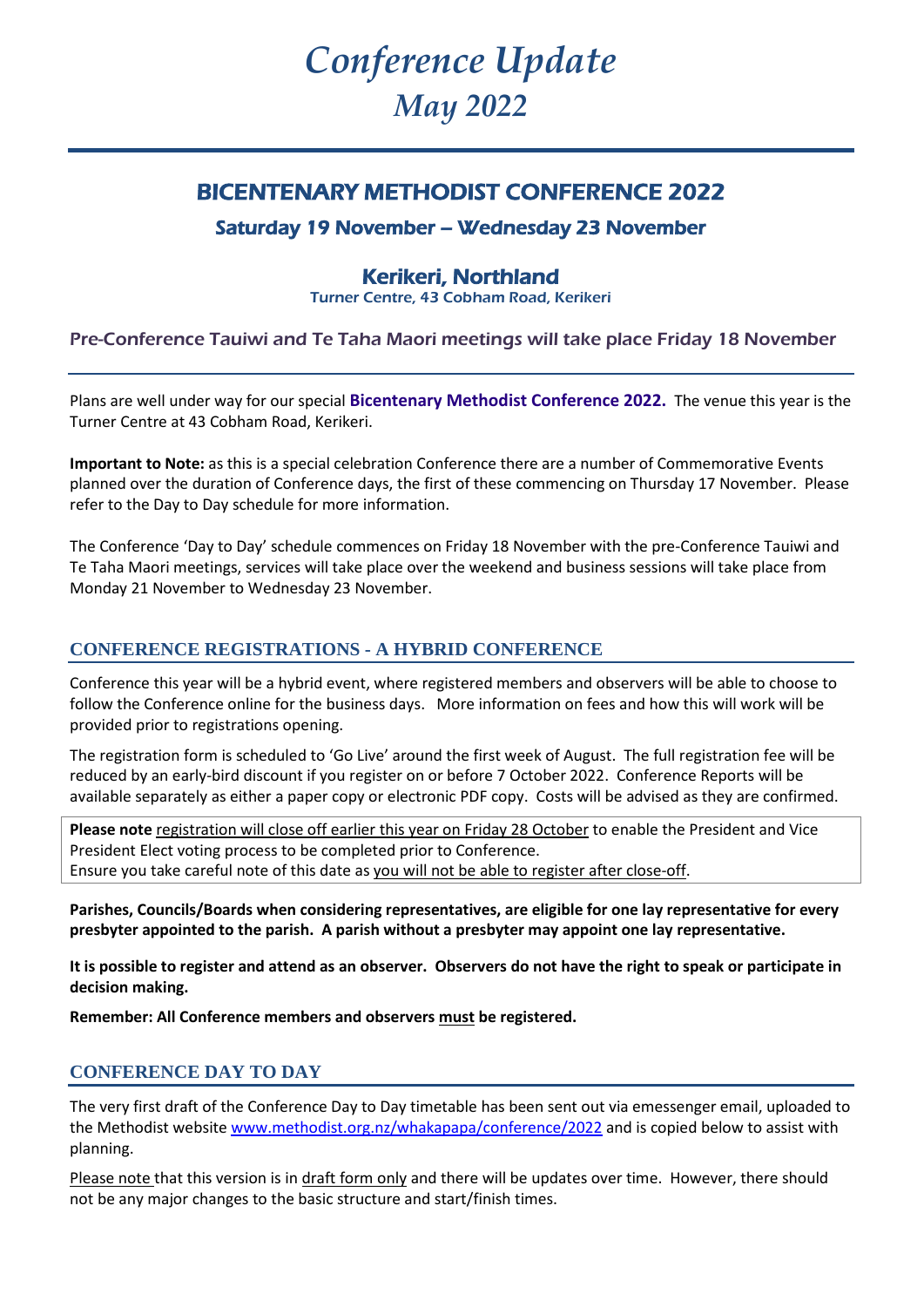#### **LIVE STREAMING FOR SERVICES**

We will be arranging to 'live stream' the Service to Honour those who have Died, the Retirement Service, and other selected Conference sessions again this year. These will be available for viewing live and the services will continue to be available as archives to be viewed at any time. Details of how to do this will be made available closer to Conference. It is a way of enabling those who cannot travel to share in important aspects of the church's life.

#### **ACCOMMODATION**

For those who need accommodation, you are responsible for making these arrangements yourself as for previous conferences.

Please note that the Northland Waste Kerikeri Half Marathon and Kerikeri Street Party takes place over the weekend we are there, so accommodation is already booking up. **Please do not leave it too late to make your arrangements!**

#### **WEEKEND GUESTS**

Those people attending weekend services only do not need to register. Further details and costs for these events will be advised as soon as they are available.

Guests who are not registered for Conference and who wish to attend these additional events must obtain a ticket or register for the event as will be indicated on the Day to Day schedule. Instructions on how to do this and also details for RSVP to the RAINBOW Methodist's dinner will be advised as soon as they are available.

Details on how to register for these events will be advised in later communications.

#### **EVENTS**

Information on dates, times of all events is available in the Conference Day to Day below. More information on locations, costs etc will be added to the Day to Day when it is available.

Methodist Conference 2022

Conference Day to Day

Kerikeri, Northland

#### **Venue Location: Turner Centre, Kerikeri,** *43 Cobham Road, Kerikeri*

| Thursday 17 November              |                                                                             |  |
|-----------------------------------|-----------------------------------------------------------------------------|--|
| $10:00am - 1:00pm$                | <b>Commemorative Event: at Waitangi (including tour, karakia and lunch)</b> |  |
| $1:00 \text{pm} - 4:00 \text{pm}$ | <b>Walter Lowry Event (including hākari)</b>                                |  |

| <b>Friday 18 November</b>         |                                                                                                   |
|-----------------------------------|---------------------------------------------------------------------------------------------------|
| $8:30am - 9:30am$                 | <b>Rehearsal Induction Service</b>                                                                |
| $10:00am - 1:00pm$                | <b>Commemorative Event: at Kaeo (including tour, karakia and lunch)</b>                           |
| $1:00 \text{pm} - 5:30 \text{pm}$ | <b>Registration open in foyer of Turner Centre</b>                                                |
| $2:00 \text{pm} - 5:00 \text{pm}$ | <b>Tauiwi Strategy</b>                                                                            |
| $2:00 \text{pm} - 5:00 \text{pm}$ | Te Taha Maori                                                                                     |
| 5:30pm                            | <b>Wesley Historical Society AGM/Dinner</b>                                                       |
| 6:30pm                            | RAINBOW Methodists - Gay, Lesbian, Bisexual & Transgender Network & Friends<br>Dinner (venue TBC) |
| 7:30pm                            | <b>Commemorative event: hosted by Wesley Historical Society - details TBA</b>                     |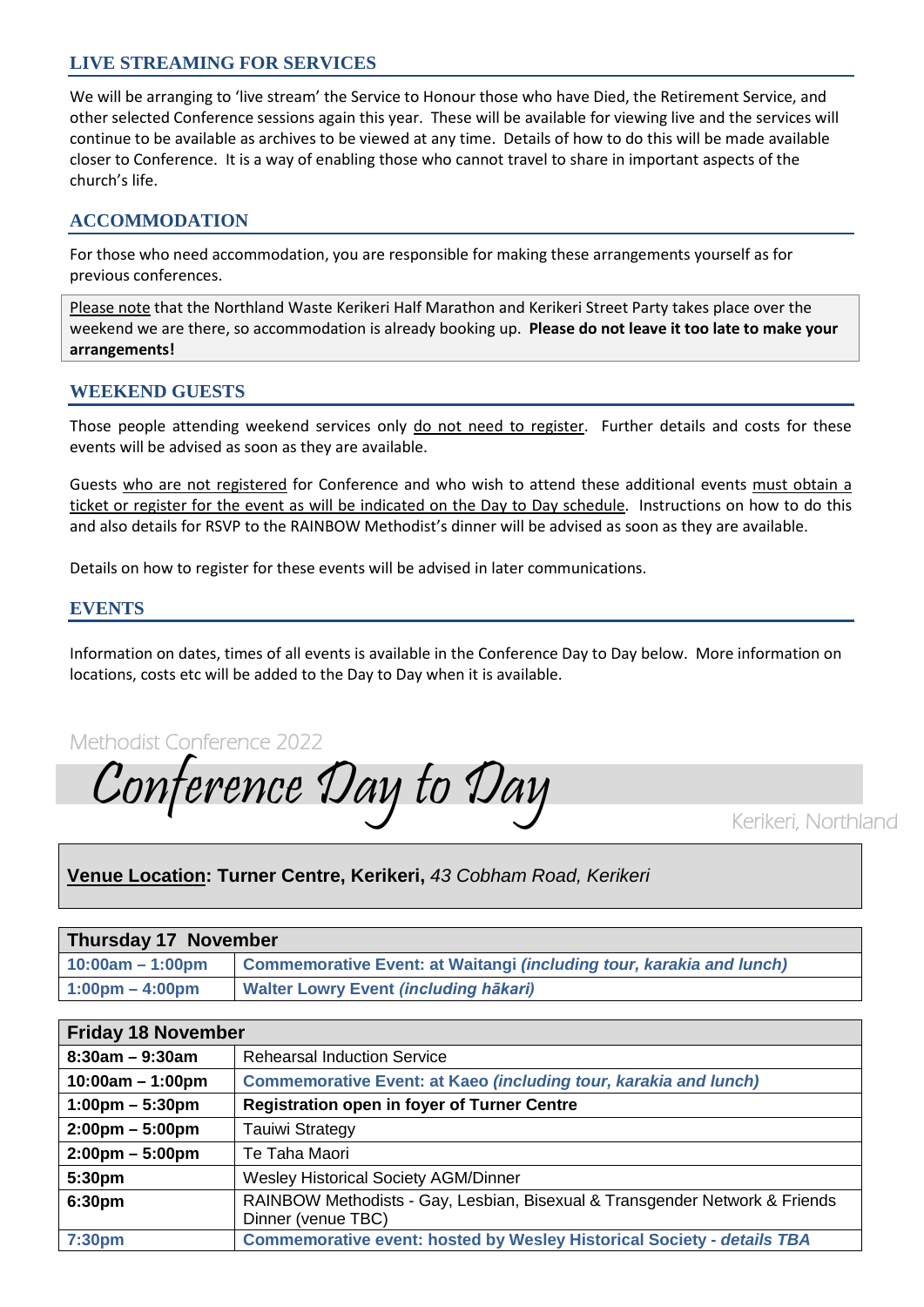| <b>Saturday 19 November</b>        |                                                                                                                                                                                                                                                                                          |
|------------------------------------|------------------------------------------------------------------------------------------------------------------------------------------------------------------------------------------------------------------------------------------------------------------------------------------|
| 9:00am                             | Registration open in foyer of Turner Centre - EXHIBITION SPACE OPENED                                                                                                                                                                                                                    |
| $8:30am - 9:30am$                  | Introduction to Conference                                                                                                                                                                                                                                                               |
| $9:30$ am — $9:45$ am              | Families of the Deceased meet with TTM Representative                                                                                                                                                                                                                                    |
| 10:00am                            | Powhiri / Welcome – please wait in the car park to be called in                                                                                                                                                                                                                          |
| $10:30am - 12:00pm$                | Service to Honour Those Who Have Died (whole Conference)                                                                                                                                                                                                                                 |
|                                    | <b>Lunch for all attendees</b>                                                                                                                                                                                                                                                           |
| $12:00 \text{pm} - 1:00 \text{pm}$ | <b>BOOK LAUNCH 1: TTM</b>                                                                                                                                                                                                                                                                |
| $2-00$ pm $-3:30$ pm               | Induction Service for President and Vice President                                                                                                                                                                                                                                       |
| 3:30 <sub>pm</sub>                 | Afternoon Tea - GROUP PHOTO                                                                                                                                                                                                                                                              |
| $4:00 \text{pm} - 5:30 \text{pm}$  | Recognition of Retirees / End of Ministries                                                                                                                                                                                                                                              |
| 5-30pm                             | Finger food refreshments available to conclude the day                                                                                                                                                                                                                                   |
| <b>Evening</b>                     | Join with the local community at the 'Kerikeri Street Party'. This follows the<br>Northland Waste Kerikeri Half Marathon and is held in the Kerikeri CBD where you<br>can sample wonderful food, wine, and many other local specialties or just dance the<br>evening away to live music. |

| <b>Sunday 20 November</b>         |                                                                                                                             |
|-----------------------------------|-----------------------------------------------------------------------------------------------------------------------------|
| <b>Sunday morning</b>             | Worship with local congregations                                                                                            |
| <b>Time TBC</b>                   | Commemorative event: Karakia at Mangungu (including tour, karakia and BYO<br>picnic lunch – cap of 40 people)               |
| 12:00pm                           | Lay Preachers meeting and meal (venue TBC)                                                                                  |
| $1:00 \text{pm} - 2:00 \text{pm}$ | Affirmation of Ordination Service for all Presbyters (reception into Full Connexion)                                        |
| $2:00 \text{pm} - 2:30 \text{pm}$ | <b>Afternoon Tea</b>                                                                                                        |
| $2:30 \text{pm} - 4:00 \text{pm}$ | <b>Trinity College Graduations</b>                                                                                          |
| 6:30pm                            | <b>Conference Bicentenary Celebration Dinner (Conference members only -</b><br>registration required (Venue: Turner Centre) |

| <b>Monday 21 November</b>         |                                                                                                                                                             |
|-----------------------------------|-------------------------------------------------------------------------------------------------------------------------------------------------------------|
| $6:30am - 8.00am$                 | <b>Prayer Breakfast - Possibility of Commemorative Event: (Content TBC)</b>                                                                                 |
| $8:30am - 9:00am$                 | <b>Opening Worship</b>                                                                                                                                      |
| $9:00am - 9:30am$                 | - Introduction to Conference Staff, Observers, Visitors, Council of Elders<br>- Consensus Decision Making - reminder of Conference Process - Questions 1-24 |
| $9:30$ am – 10:30am               |                                                                                                                                                             |
| 10:30am                           | <b>Morning Tea</b>                                                                                                                                          |
| $11:00am - 12:30pm$               |                                                                                                                                                             |
| 12:30pm                           | Lunch                                                                                                                                                       |
|                                   | <b>BOOK LAUNCH 2: SINOTI SAMOA</b>                                                                                                                          |
| $1:30 \text{pm} - 3:30 \text{pm}$ |                                                                                                                                                             |
| 3:30 <sub>pm</sub>                | Afternoon Tea                                                                                                                                               |
| $4:00 \text{pm} - 5:00 \text{pm}$ |                                                                                                                                                             |
| $5:00 \text{pm} - 6:00 \text{pm}$ |                                                                                                                                                             |
| 6:00pm                            | <b>Evening Meal</b>                                                                                                                                         |
| $7:00 \text{pm} - 8:45 \text{pm}$ |                                                                                                                                                             |
| $8:45$ pm $-9:00$ pm              | Close of Day                                                                                                                                                |